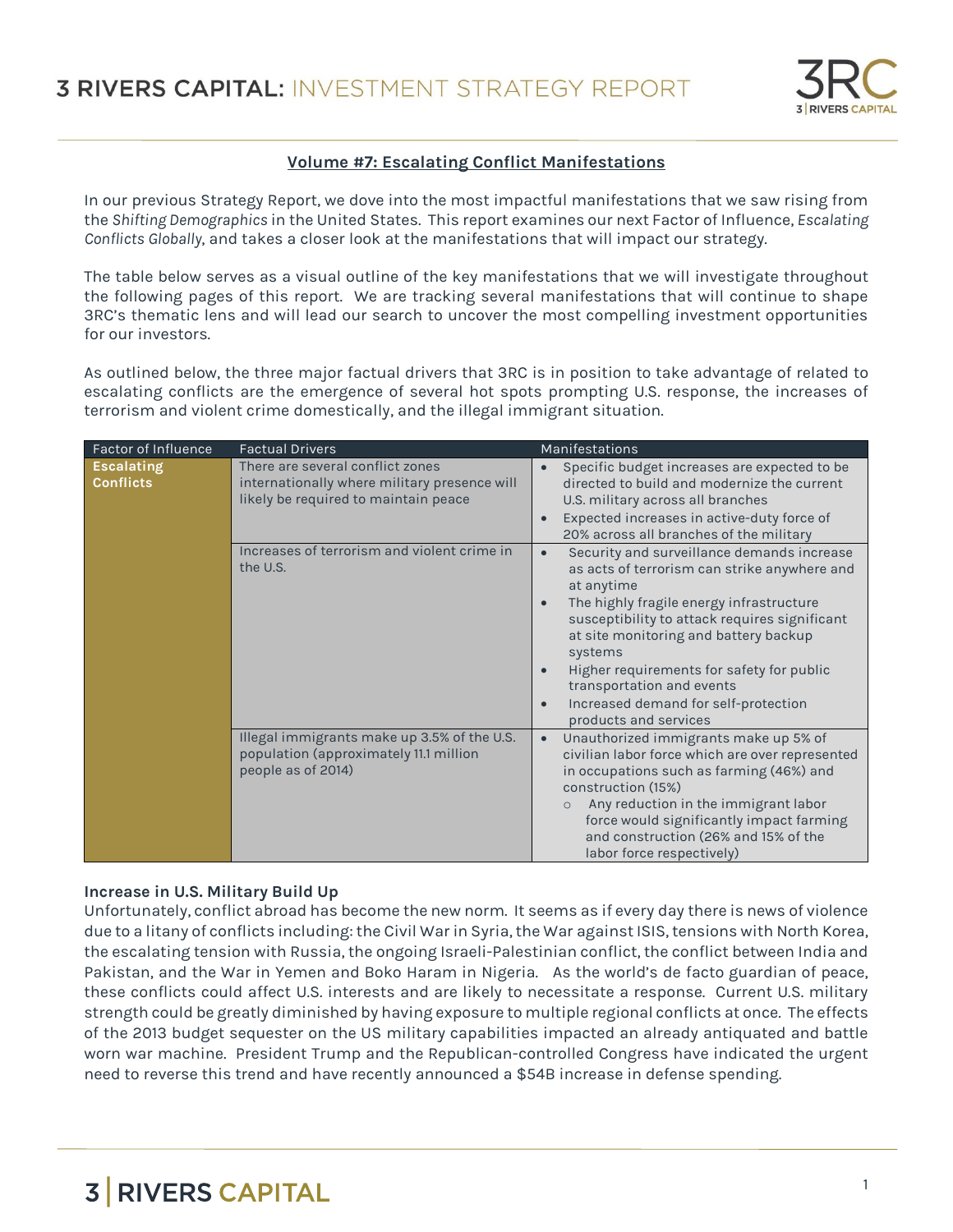



Defense spending patterns are fairly unique in the realm of federal programs as they are neither cyclical nor countercyclical, but are based on military and political strategies as well as the country's readiness to respond or engage in global conflicts. There have been three large defense spending programs in the U.S. in the past 50 years according to historical GDP data.

**Vietnam**. The first defense buildup was tied to the country's military engagement in Vietnam and Southeast Asia in the mid-1960s during President Lyndon Johnson's term. It ran for five years.

**Reagan Era**. The second large defense spending boom occurred during the first four years of Ronald Reagan's presidency. This buildup was part of Reagan's political and military strategy to rebuild the military apparatus after what he characterized as "years of neglect."

**Iraq War**. The third major increase started during the presidency of President George W. Bush and was linked to 9/11 and the events that followed in the Middle East.

It is important to consider the multiyear defense spending plans in the context of the economic and financial backdrop of the time. Within a historical framework, the conditions that the U.S. finds itself in today are most similar to the economic setting of the mid-1960s versus the recession and recovery stages of the early 1980s or early 2000s.

During the mid-1960s, the US economy was already in its fifth year of expansion, the jobless rate of 4.5% was relatively low and inflation was tame at ~1.5%. The extra defense spending boosted domestic-demand growth and added significant pressure to labor costs, materials, supplies and product prices which eventually led to the acceleration in consumer price inflation (from 1% in 1961 to near 6% in 1970). As a result, that business cycle was one of the largest economic growth cycles during the postwar period.

Today's economic backdrop looks similar. The economy has been in recovery for seven years; the jobless rate is in the mid-4% range and inflation is stable at ~2%. While many domestic and global factors are different now, a large multiyear defense spending program is still expected to boost growth and put upward pressure on labor costs and inflation in the coming years. It is important to note that the U.S. is coming out of the weakest five-year defense spending trend in the past 50 years. Trump's defense spending does not have to reach the level of previous programs to be impactful.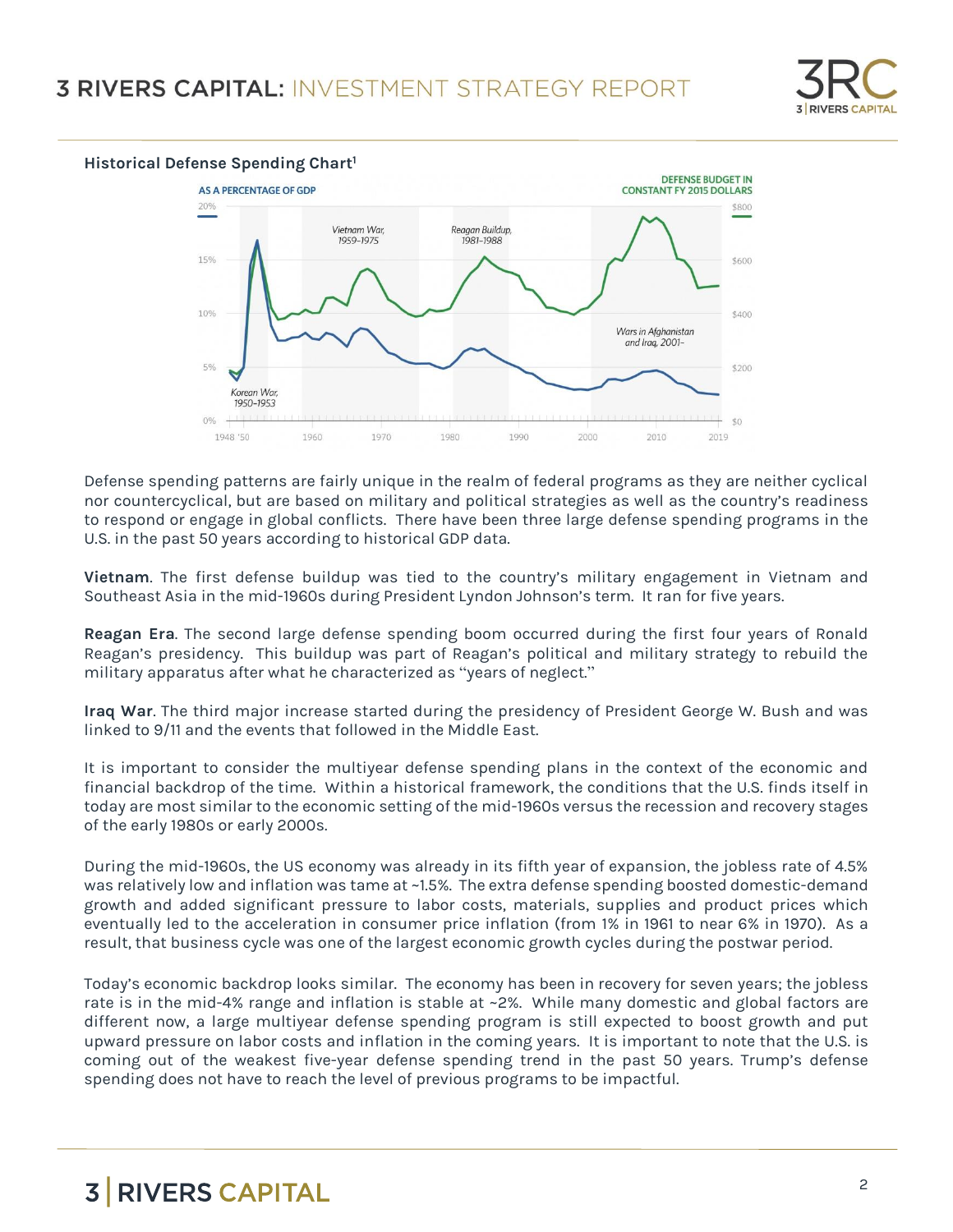

Over the next decade, the new F-35 fighter and the KC-46 refueling tanker will be ramping up to full production at the same time as the U.S. modernizes its missile defense capabilities and nuclear triad (ballistic missile submarines, long-range bombers and land-based strategic missiles). Thousands of ground vehicles are worn out from twenty years of continuous deployment and are in urgent need of replacements. According to a recent study by the Center for Strategic and International Studies, the Military's top ten modernization programs alone could cost as much as \$700 billion over the next fifteen years.

3RC is actively probing the defense and aerospace industry to find a niche that would mesh with our core investment strategy. Many defense manufacturers have significant customer concentration and businesses that are generally project-based, which stems from the consolidation of the defense industry over time. As a result, 3RC is more likely to find compelling opportunities with businesses that produce products and services that serve the military as part of a larger more diverse customer base.

One sector that 3RC has initially identified that is exposed to strong potential growth without capturing a high level of direct defense contract risk is advanced materials. Many companies that lie within this space supply to defense contractors as a smaller portion of their business, which limits the binary risk that stems from DoD contracts. Moreover, as spending is directed toward more complex systems at an increasing rate, the rate at which advanced materials are required will rise in tandem. This uniquely positions businesses that are exposed to this sector to potentially capture enticing growth.

After initial investigation, a market that fits these specifications is the flame retardant industry. Due to the wide applications of several flame retardants, many of the companies within the industry have a diverse customer base. Not only does this help diversify the business and reduce risk, but it also places the defense applications as a growth segment. Overall, the flame retardant industry provides 3RC with a landscape that appeals to 3RC's strategy, and 3RC will continue to investigate companies within this space.

### **Terrorism has Reached the U.S.**

In the fifteen years following the 9/11 terrorist attack, jihadists have killed 95 people inside of the United States. Terrorists' tactics have continued to evolve, expanding into more sophisticated methods which include chemical, biological, radiological, nuclear and explosive weapons, and cyber-attacks, all of which are pushing the United States to respond. Since 9/11, there have been 471 terrorist attacks directed against the United States, approximately 20% of which occurred on U.S. soil.<sup>2</sup> Of the jihadist terrorists that committed these domestic acts of terrorism, 84% were citizens or permanent residents.<sup>3</sup>

In light of the recent attacks in Europe, regulators have been calling for increased surveillance in areas with heavy foot traffic, though some argue that video will not stop terrorists from following through with their actions. While cameras will be less effective in definitively stopping suicide bombers, who are not as concerned with the ramifications of being caught by surveillance, these cameras provide valuable nuggets of useful information buried within thousands of hours of video.

A prime example of this comes from the Manchester Concert Bombing in the UK in late May. The UK has heavily invested in CCTV cameras in the past, with 2013 estimates implying that there is one camera for every fourteen people in the country.<sup>4</sup> Investigations were launched within minutes of the attack, which quickly lead to the identification of Salman Abedi as the bomber via CCTV cameras in a nearby shopping mall and his accomplice within 24 hours.<sup>5</sup> While surveillance may not stop the crime in these cases, it nearly ensures the capture of the collaborators.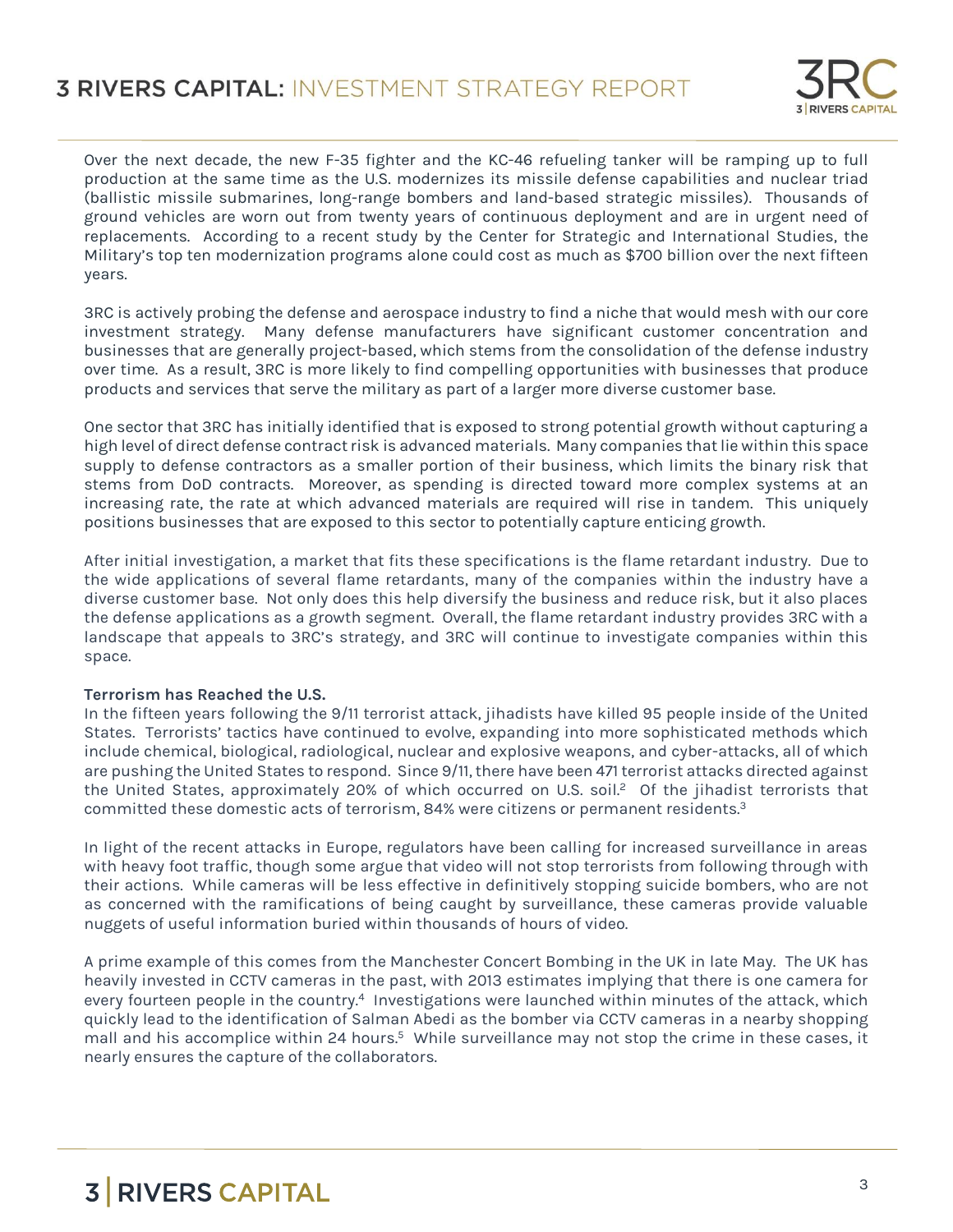

Research into the usefulness of CCTV in stopping and solving crimes has shown how the investment in these tools can be tremendously valuable. The availability of surveillance via CCTV is correlated with large improvements in the probability of solving most crimes, with crimes such as theft possession and robbery being nearly impossible to solve without use of CCTV footage. Overall, useful CCTV footage is associated with an increase of 25% in the probability of solving a crime. $^6$ 

System designers are attempting to further increase this probability by adding smart software to cameras with the aim of automatically spotting possible threats. The most simplistic models that have been developed monitor motion detection and are marketed for locations where movement is a sign of an intruder. The functionality of advanced smart systems, however, can extend far beyond these applications.

Current video analytics are able to classify objects and behaviors. In an airport, for example, these systems could look for people walking in the wrong direction through exit gates or even loitering in restricted areas. The producers of these systems say that when they are properly calibrated, the cameras have a higher probability of spotting security threats than a human observer, making the operator a decision-maker, rather than just a watcher.

Another strength of surveillance is the ability to examine archived video to track an object, such as an individual or vehicle, during a specific period. This is most applicable to the military, who deploy a massive amount of unmanned aerial spies and need a solution for the vast swathes of data being sent back to headquarters. An example is Task Force ODIN, a surveillance project launched in 2006, which identified over two thousand insurgents in Iraq in part by examining footage to identify vehicles linked to the planting of roadside bombs. After the identification, these vehicles were followed both back in time to their origin and forward to eventually locate insurgents.

In the end, the effectiveness of surveillance cameras will be determined by the struggle between advanced software and analyzing a mountain of data. Smarter systems should lead to identification before attacks occur, and faster reaction following incidents.

Another response to the increase in terrorism within public spaces is the expansion of the use of the TSA through the creation of a Visual Intermodal Prevention and Response team (VIPR). The team focuses on covering all forms of transportation but has a unique focus on special events as well, including the 2016 NCAA Football Championship.<sup>7</sup> Rupp Arena, home of the high-profile Kentucky Wildcats basketball team, now utilizes walk-through metal detectors to help mitigate the potential threats.<sup>8</sup> This has extended to locations as large as Madison Square Garden, where metal detectors make occasional appearances,<sup>9</sup> and the Barclays Center in Brooklyn, where fans have to pass through metal detectors to simply pick up tickets.<sup>10</sup> With the utilization of tools from long-range camera systems<sup>11</sup> to drive-through x-ray machines for vehicles, $12$  the VIPR team aims to combat a wide range of domestic terrorist threats.

President Trump's budget outline places the budget for the Department of Homeland Security at \$44.1 billion. This plan prioritizes law enforcement operations, proposes critical investments in frontline border security, and funds continued development of cybersecurity defenses.

The U.S. has also maintained a strong focus on improving their defenses against cyber-terrorism. One area that is receiving a lot of attention is the potential for our energy infrastructure to shut down through a cyber-attack, leading to massive problems across the nation. In fact, only 9 out of the 55,000 electric substations have to be destroyed to leave the U.S. without power for 18 months.<sup>13</sup> Moreover, by simply removing power from 15 states for a extended time period, a cyber-attack could cost millions of dollars and lead to significant fatalities in hospitals.<sup>14</sup> A buildup in energy infrastructure is, therefore, expected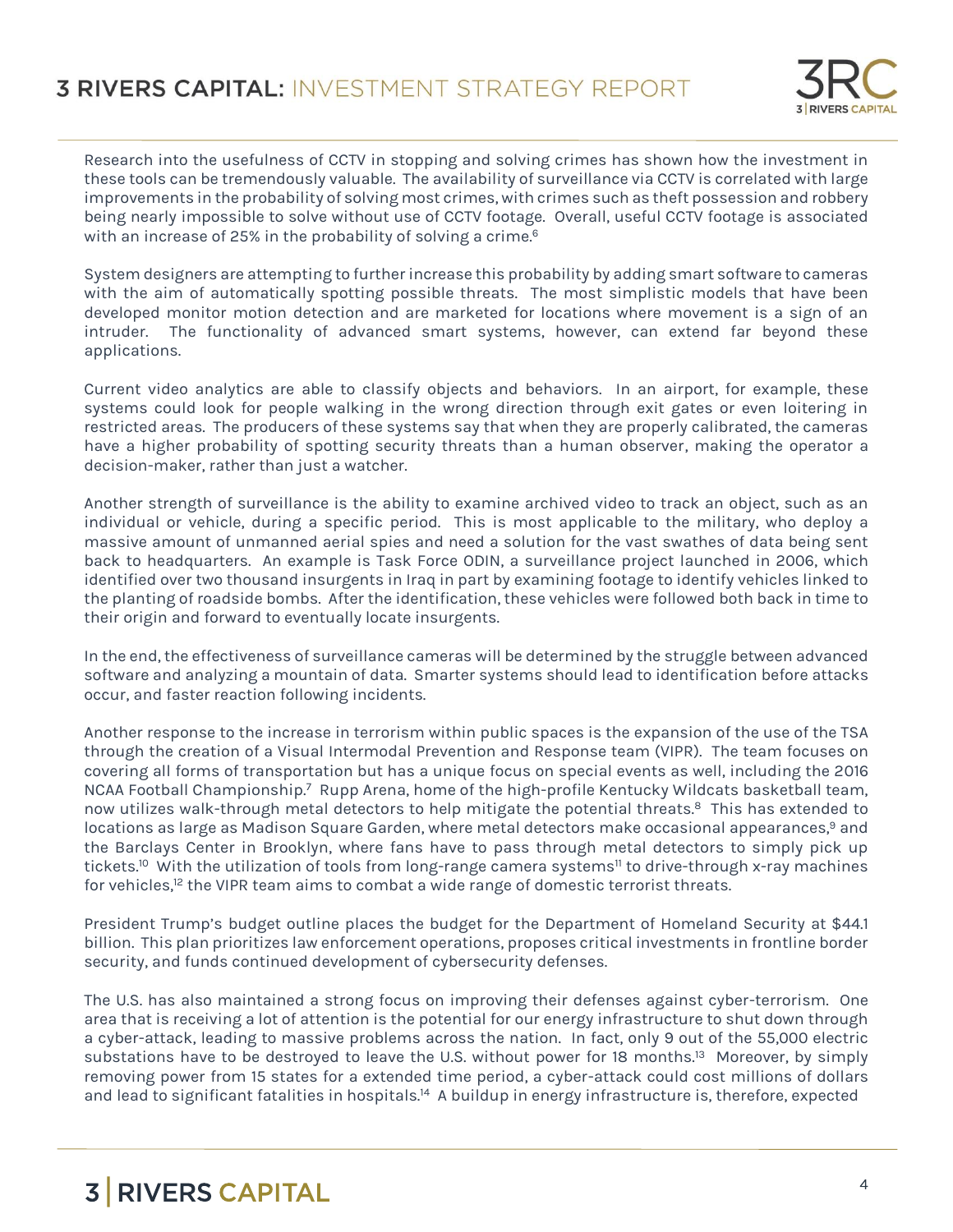

in combat a massive cyber-attack, and one area in specific is reserve power. While 3RC doesn't invest in cyber-technology companies, this infrastructure buildup is a space that shows initial promise for 3RC.

#### **Violent Crime**

Violent crime rates have fallen sharply from the peak during the early 1990's, though certain areas are experiencing an uptick in rates despite this national trend.<sup>15</sup> Cities, including Chicago, Memphis, Dallas, and St. Louis, have all seen a significant increase since 2014.<sup>16</sup> In Chicago, for example, in 2016 there were 3,550 shootings and 4,331 shooting victims.<sup>17</sup> Surveillance, as discussed previously, will also be heavily utilized in the fight against violent crime and has shown to be effective at finding suspects. This will result in the growth of the home security market which is projected to be above 13% in the coming years,<sup>18</sup> and will account for \$47 billion of the \$100 billion global security market by 2020.<sup>19</sup>

One crime that saw a decline through the use of technology is auto thefts. The combination of immobilizers, which only let the vehicle start when a specific key is inserted, and central locking result in vehicles that are 25 times less likely to be stolen.<sup>20</sup> In fact, the use of immobilizers alone has led to almost a complete mitigation of the potential for an auto theft.

Security alarms have shown similar effects on the amount of burglaries, with the potential for a burglary being reduced heavily if a security alarm is installed.<sup>21</sup> Importantly, these alarms act as a deterrent and have an effect in stopping the crime before it starts rather than simply notifying the owner of the potential break-in. A 2016 study performed by Joseph Kuhns in the journal *Crime & Delinquency* surveyed 422 incarcerated burglars and found that only 11% of burglars would always continue with a burglary if they were aware of an alarm in the building.<sup>22</sup> Moreover, only 15% of burglars stated that they are effective at disabling alarms, which implies that they would not be able to break in without compromising their situation, and a meager 8% would always attempt to disable the alarm.<sup>23</sup> A trivial 15% of homes in the U.S. utilize alarm and monitoring services, implying that the market has plenty of room to grow.<sup>24</sup>

Insurance companies have also realized how effective these systems can be and are incentivizing their adoption across the nation. Different discounts ranging from 15-30% are given to homes that use a monitored security system depending on the features of the system.<sup>25</sup> These systems have also become more consumer-friendly through the use of smartphone access and energy-saving tools.

Personal security is another sector that is experiencing a lift from violent crime. Recently, security options have even expanded into the wearables market where there are several products that are able to notify authorities if in danger.<sup>26</sup> These products are being developed with the consumer in mind and are generally stylish and designed well, which has helped expand the market beyond the elderly that the product Life Alert captured.

Police have also been changing the tools and methods that they use in response to the recent outcry against their methods. The implementation of body cameras has spread across the nation and tangential industries have risen out of this as well, including data centers to store the massive amount of video that is captured.<sup>27</sup> Moreover, expanded access to non-lethal weapons for the police has become a priority, including the access to Tasers for all Chicago police in 2016.<sup>28</sup> Further technological developments could spur department-wide purchases by police across the nation, creating an attractive investment opportunity for 3RC.

### **Immigrants being removed from the U.S.**

With unauthorized immigrants comprising 5% of the civilian labor force, any reduction in this number would cause the labor market to stumble. This impact would disproportionately impact the farming and